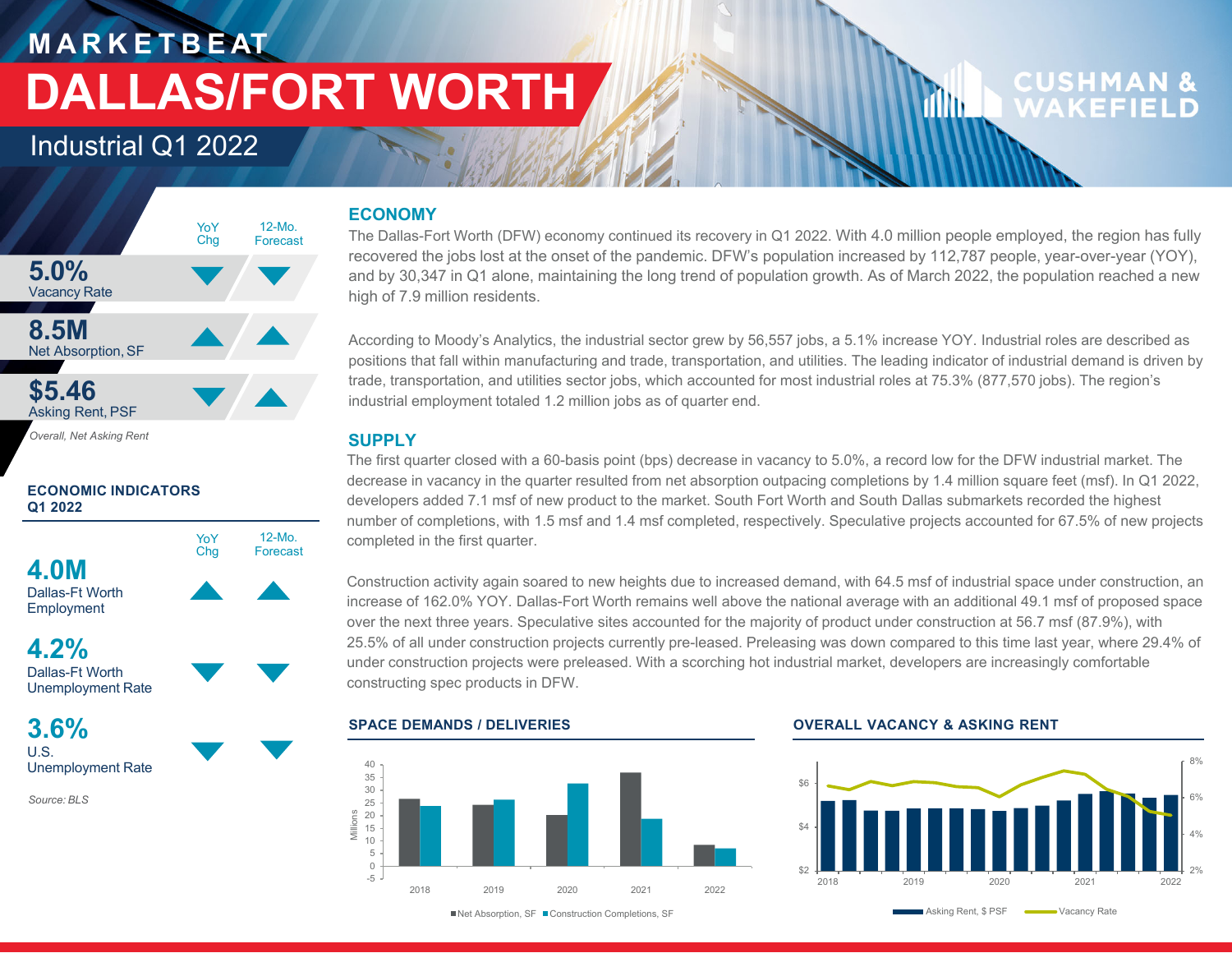# **CUSHMA**<br>WAKEFII

### Industrial Q1 2022

### **DEMAND**

Strong demand for product in the DFW market continues to keep vacancy rates low. The market's central location and extensive transportation and distribution network has made DFW a vital U.S. logistics hub. New leasing activity in the quarter (excluding renewals) totaled 10.7 msf, with the highest activity in South Dallas at 4.2 msf, followed by Great Southwest and DFW Airport at 1.1 msf and 812,129 sf, respectively. Top new leases signed this quarter were Pratt (1.1 msf) , Nike (1.0 msf) and Amazon (1.0 msf), all signed in the South Dallas submarket. In addition to the new leases mentioned above, there were nearly 3.8 msf of renewals signed in the first quarter, an increase of 18.0% YOY.

The DFW industrial market saw another quarter of strong occupancy growth, absorbing just over 8.5 msf of space in the first quarter of 2022. The highest net absorption occurred in the DFW Airport submarket at 2.1 msf, followed by South Dallas and Alliance at 1.5 msf and 1.4 msf, respectively. The largest move-ins this quarter were Uline (1.1 msf), DSV International (1.1 msf) and Life Science Logistics (861,000 sf).

### **PRICING**

Asking rental rates increased slightly in the DFW industrial market. The quarter concluded with an overall average asking rate of \$5.46 per square foot (psf) in Q1, a 2.4% increase from the previous quarter (\$5.33 psf). The Richardson/Plano submarket once again led with the highest overall average asking rate in DFW with rents at \$11.35 psf. East Dallas and Far North/I-35 submarkets followed at \$10.00 psf and \$9.84 psf, respectively. Warehouse/Distribution properties rental rates increased by 3.4% from the previous quarter. Warehouse/Distribution assets reported average rental rate of \$4.98 psf with the Richardson/Plano submarket holding the highest asking rental rate at \$10.39 psf.

### **Outlook**

- With its central location and extensive transportation and distribution network, Dallas-Fort Worth will remain a vital logistics hub.
- Driven by strong demand and available land for development, the construction pipeline will remain robust and continue to deliver new Class A product throughout the market.
- Leasing activity will continue to outpace new supply, keeping vacancy below historical levels.
- Rental rates will see an uptick across Dallas-Fort Worth due to high demand and the arrival of new Class A product.

### **NEW SUPPLY (msf)**



illin.

**OVERALL NET ABSORPTION/OVERALL ASKING RENT**



### **OVERALL VACANCY**

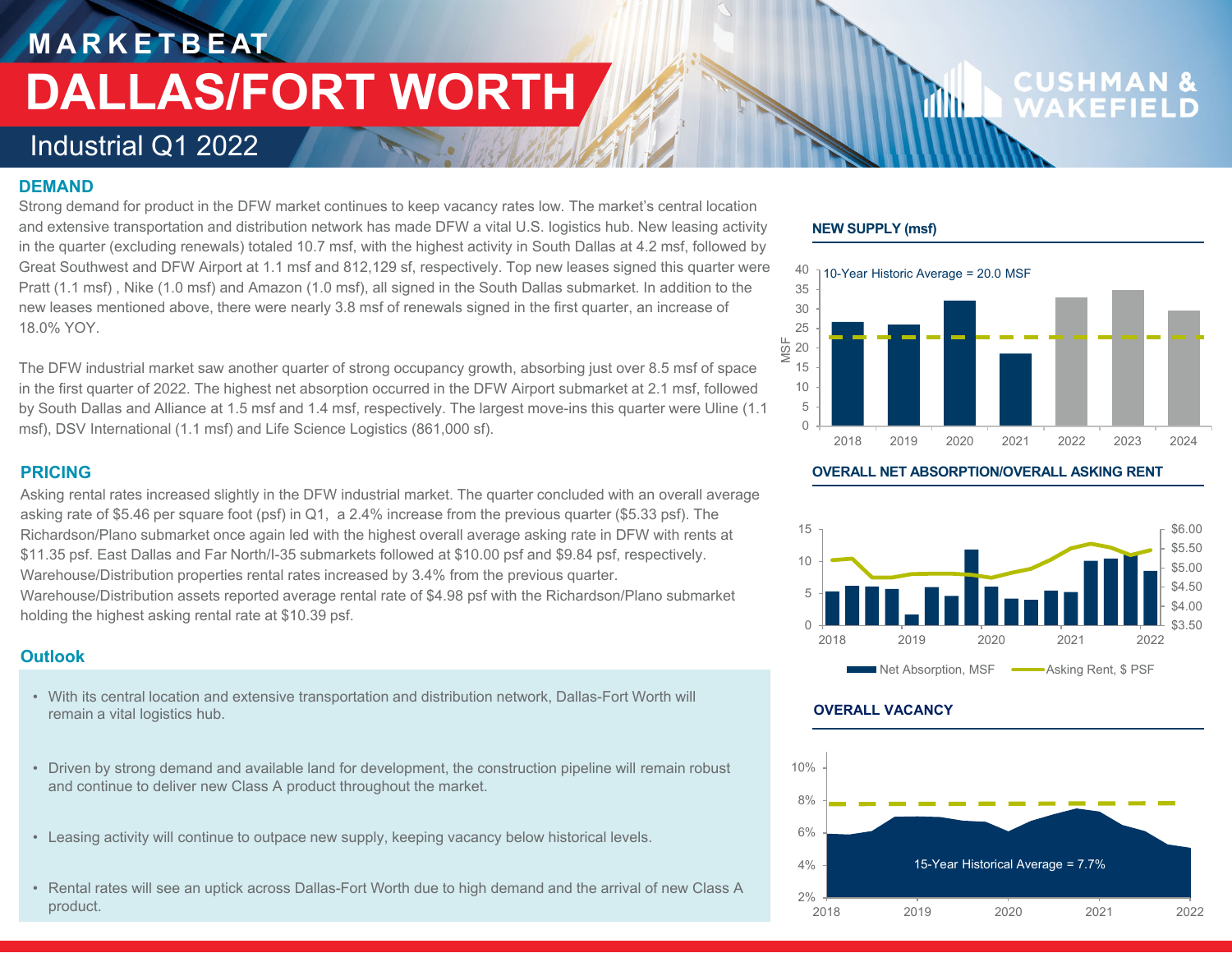# **CUSHMAN &**<br>WAKEFIELD

**d** 

## Industrial Q1 2022

### **MARKET STATISTICS**

| <b>SUBMARKET</b>          | <b>TOTAL BLDGS</b> | <b>INVENTORY</b> | <b>DIRECT</b><br><b>VACANT</b> | <b>OVERALL</b><br><b>VACANT</b> | <b>DIRECT</b> | <b>OVERALL</b><br>VACANCY RATE VACANCY RATE ABSORPTION | Q1 NET    | <b>YTD NET</b><br><b>ABSORPTION</b> | <b>UNDER</b><br><b>CONSTRUCTION</b> | <b>YTD</b><br><b>COMPLETIONS</b> | <b>OVERALL AVG. DIRECT AVG.</b> | <b>ASKING RENT* ASKING RENT*</b> |
|---------------------------|--------------------|------------------|--------------------------------|---------------------------------|---------------|--------------------------------------------------------|-----------|-------------------------------------|-------------------------------------|----------------------------------|---------------------------------|----------------------------------|
| Allen/McKinney            | 131                | 13,561,513       | 1,305,468                      | 1,305,468                       | 9.6%          | 9.6%                                                   | $-25,932$ | $-25,932$                           | 491,380                             | $\mathbf{0}$                     | \$6.16                          | \$6.16                           |
| Brookhollow/Trinity       | 883                | 49,056,170       | 2,071,242                      | 2,312,504                       | 4.2%          | 4.7%                                                   | $-44,856$ | $-44,856$                           | $\Omega$                            | 109,200                          | \$7.55                          | \$7.25                           |
| <b>Central Dallas</b>     | 211                | 14,159,515       | 250,848                        | 250,848                         | 1.8%          | 1.8%                                                   | $-23,902$ | $-23,902$                           | $\mathbf{0}$                        | $\mathbb O$                      | N/A                             | N/A                              |
| <b>DFW Airport</b>        | 604                | 94,736,937       | 2,542,352                      | 3,305,225                       | 2.7%          | 3.5%                                                   | 2,083,553 | 2,083,553                           | 4,784,237                           | 797,835                          | \$7.71                          | \$7.72                           |
| Far North/I-35            | 273                | 25,371,005       | 1,151,935                      | 1,151,935                       | 4.5%          | 4.5%                                                   | 80,361    | 80,361                              | 5,581,164                           | 250,080                          | \$9.84                          | \$9.84                           |
| Garland                   | 545                | 46,259,384       | 1,282,156                      | 1,781,097                       | 2.8%          | 3.9%                                                   | 27,009    | 27,009                              | $\mathbf{0}$                        | $\mathbb O$                      | \$4.60                          | \$4.45                           |
| <b>Great Southwest</b>    | 1047               | 117,677,982      | 3,198,181                      | 3,741,186                       | 2.7%          | 3.2%                                                   | 57,863    | 57,863                              | 1,523,697                           | 485,487                          | \$6.42                          | \$7.42                           |
| Mesquite                  | 190                | 21,873,238       | 1,819,783                      | 1,883,783                       | 8.3%          | 8.6%                                                   | 95,588    | 95,588                              | 4,009,846                           | $\mathbf 0$                      | \$4.57                          | \$4.62                           |
| North Dallas/Metropolitan | 332                | 19,597,166       | 910,018                        | 969,545                         | 4.6%          | 4.9%                                                   | $-92,975$ | $-92,975$                           | $\Omega$                            | $\mathbf 0$                      | \$8.86                          | \$8.88                           |
| Pinnacle/Turnpike         | 211                | 29,882,012       | 206,275                        | 256,665                         | 0.7%          | 0.9%                                                   | 826,867   | 826,867                             | 1,641,720                           | $\mathbf 0$                      | \$6.50                          | \$6.50                           |
| Redbird                   | 212                | 26,195,497       | 152,405                        | 152,405                         | 0.6%          | 0.6%                                                   | 438,466   | 438,466                             | 1,282,505                           | 354,246                          | N/A                             | N/A                              |
| Richardson/Plano          | 500                | 37,493,141       | 1,707,399                      | 1,860,670                       | 4.6%          | 5.0%                                                   | 662,939   | 662,939                             | 64,000                              | 579,028                          | \$11.35                         | \$11.34                          |
| East Dallas               | 105                | 13.399.189       | 120,392                        | 120,392                         | 0.9%          | 0.9%                                                   | 24,592    | 24,592                              | 3,268,379                           | $\mathbb O$                      | \$10.00                         | \$10.00                          |
| South Dallas              | 255                | 64,302,081       | 4,850,473                      | 5,051,483                       | 7.5%          | 7.9%                                                   | 1,504,264 | 1,504,264                           | 20,576,823                          | 1,402,921                        | \$4.66                          | \$4.04                           |
| Valwood/N. Stemmons       | 559                | 52,340,758       | 1,330,302                      | 1,763,700                       | 2.5%          | 3.4%                                                   | 178,045   | 178,045                             | 505,021                             | 178,500                          | \$7.36                          | \$7.66                           |
| Walnut Hill/Stemmons      | 484                | 22,821,779       | 595,748                        | 658,770                         | 2.6%          | 2.9%                                                   | $-33,933$ | $-33,933$                           | $\Omega$                            | $\mathbf{0}$                     | \$7.19                          | \$7.22                           |
| Ellis County              | 154                | 20,753,589       | 344,750                        | 344,750                         | 1.7%          | 1.7%                                                   | $\circ$   | $\mathbf 0$                         | 1,971,588                           | $\mathbf{0}$                     | \$3.65                          | \$3.65                           |
| <b>DALLAS TOTAL</b>       | 6,696              | 669,480,956      | 23,839,727                     | 26,910,426                      | 3.6%          | 4.0%                                                   | 5,757,949 | 5,757,949                           | 45,700,360                          | 4, 157, 297                      | \$6.62                          | \$6.72                           |
| Alliance                  | 182                | 60,055,699       | 6,645,377                      | 7,053,177                       | 11.1%         | 11.7%                                                  | 1,363,929 | 1,363,929                           | 9,417,863                           | 707,592                          | \$4.26                          | \$4.55                           |
| Central Fort Worth        | 290                | 15,525,660       | 554,967                        | 556,767                         | 3.6%          | 3.6%                                                   | 30,259    | 30,259                              | $\mathbf{0}$                        | $\mathbf 0$                      | \$4.72                          | \$4.72                           |
| East Fort Worth           | 429                | 24,012,584       | 1,232,820                      | 1,232,820                       | 5.1%          | 5.1%                                                   | 3,656     | 3,656                               | 972,259                             | $\mathbf{0}$                     | \$5.39                          | \$5.39                           |
| North Fort Worth          | 362                | 48,786,406       | 3,013,767                      | 3,176,293                       | 6.2%          | 6.5%                                                   | 402,104   | 402,104                             | 3,304,499                           | 250,965                          | \$4.72                          | \$4.72                           |
| South Fort Worth          | 306                | 34, 327, 574     | 3,972,095                      | 3,972,095                       | 11.6%         | 11.6%                                                  | 750,757   | 750,757                             | 3,842,253                           | 1,531,914                        | \$4.39                          | \$4.39                           |
| West Fort Worth           | 79                 | 4,651,661        | 494,594                        | 494,594                         | 10.6%         | 10.6%                                                  | 8,400     | 8,400                               | $\mathbf 0$                         | $\mathbf 0$                      | \$6.07                          | \$6.07                           |
| Johnson County            | 119                | 10,149,845       | 384,871                        | 384,871                         | 3.8%          | 3.8%                                                   | 219,000   | 219,000                             | 1,269,400                           | 485,622                          | \$7.36                          | \$7.36                           |
| <b>FORT WORTH TOTAL</b>   | 1,767              | 197,509,429      | 16,298,491                     | 16,870,617                      | 8.3%          | 8.5%                                                   | 2,778,105 | 2,778,105                           | 18,806,274                          | 2,976,093                        | \$4.61                          | \$4.74                           |
| <b>DFW TOTAL</b>          | 8,463              | 866,990,385      | 40,138,218                     | 43,781,043                      | 4.6%          | 5.0%                                                   | 8,536,054 | 8,536,054                           | 64,506,634                          | 7,133,390                        | \$5.46                          | \$5.54                           |

*\*Rental rates reflect weighted net asking \$psf/year*

#### **KEY LEASE TRANSACTIONS Q1 2022**

### *\*Renewals not included in leasing statistics* **PROPERTY SUBMARKET

TENANT

RSF TYPE** High Point 67 – Phase I, Bldg. II South Dallas Pratt 1,108,080 New Lease Southport Logistics Park – Bldg. 3 South Dallas Nike 1,039,360 New Lease DalParc Logistics Center – Bldg. 4 South Dallas Amazon 1,088,880 New Lease

### **SELECT KEY PROJECTS UNDER CONSTRUCTION Q1 2022**

| <b>PROPERTY</b>                                 | <b>SUBMARKET</b> | Owner / Construction Type | <b>SF</b> |
|-------------------------------------------------|------------------|---------------------------|-----------|
| Walmart E-Commerce<br><b>Fulfillment Center</b> | South Dallas     | Walmart / BTS             | 1,500,000 |
| Carter Park East - Bldg. 3                      | South Fort Worth | Crow Holdings / BTS       | 1.430.134 |
| Alliance Center East - Bldg. 1                  | South Dallas     | Hillwood / SPEC           | 1.240.584 |